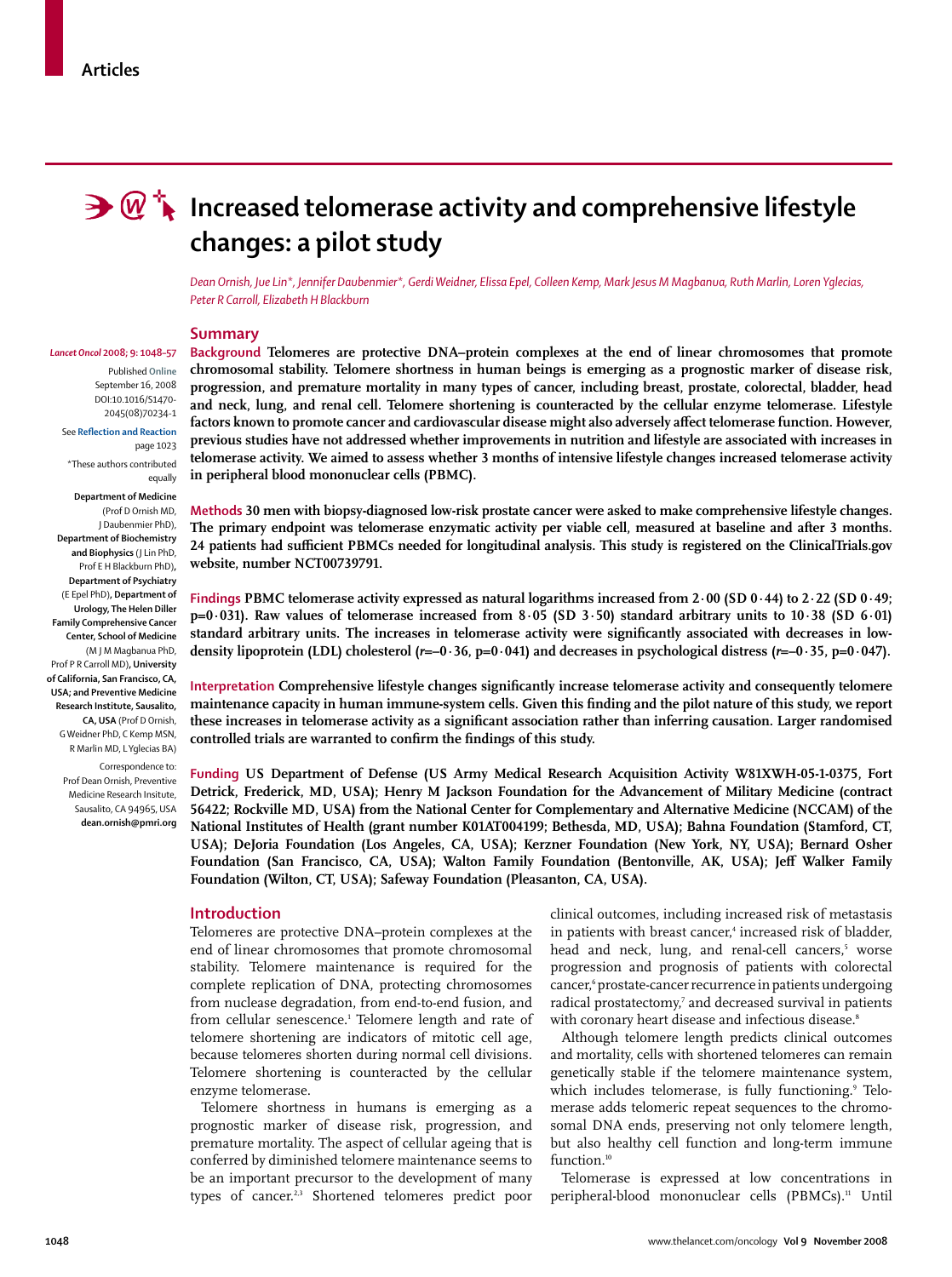now, few studies have studied telomerase activity in these cells because of the high detection threshold. In previous studies, we adapted the standard telomerase enzymatic activity assay<sup>12</sup> to quantify the low activity of telomerase in normal unstimulated human PBMCs.<sup>13</sup> In these studies, and in the current study, telomerase activity was measured as telomerase enzymatic activity per viable cell in PBMC samples.

Decreased telomere maintenance capacity has also been linked to increased risk of cardiovascular disease, independent of chronological age. In a study of healthy women, we reported that telomerase activity in PBMCs, although not telomere length, was inversely associated with six major cardiovascular disease risk factors.<sup>14</sup> These findings suggested that telomerase activity might be a more direct and potentially earlier predictor than telomere length of long-term cellular viability or genomic stability (or both) and disease processes.

Lifestyle factors known to promote cancer and cardiovascular disease might also adversely affect telomerase and, eventually, telomere length. For example, increases in obesity and insulin resistance over 10–13 years are associated with decreases in telomere length.15 However, previous studies have not addressed whether improvements in nutrition and lifestyle are associated with increased telomerase activity.

In previous randomised controlled trials, we reported that interventional comprehensive lifestyle changes (improved nutrition, moderate exercise, stress management techniques, and increased social support) beneficially affected the progression of both coronary heart disease $16,17$  and early-stage prostate cancer.<sup>18</sup> In the Gene Expression Modulation by Intervention with Nutrition and Lifestyle (GEMINAL) study,<sup>19</sup> a prospective single-arm pilot clinical intervention study in men with indolent lowrisk prostate cancers, we reported that such comprehensive lifestyle changes were associated with modulations of gene expression profiles in healthy prostate tissue. Twoclass paired analysis of global gene expression by use of significance analysis of microarrays detected 48 upregulated and 453 downregulated transcripts after 3 months of lifestyle intervention. Pathway analysis identified substantial beneficial modulation of biological processes that have crucial roles in tumorigenesis, including protein metabolism and modification, intracellular protein traffic, and protein phosphorylation (all  $p<0.05$ ). Because these patients chose active surveillance for reasons unrelated to both the GEMINAL study and the current study, it was possible to assess the association between changes in lifestyle and changes in telomerase without confounding interventions such as radical prostatectomy, radiation, or chemotherapy.

In the current study, we aimed to assess the hypothesis that in the same cohort of patients in the GEMINAL study, this behavioural intervention might be associated with increased PBMC telomerase activity after 3 months.

# **Methods Patients**

Men with low-risk prostate cancer willing to make comprehensive lifestyle changes gave written informed consent under a protocol approved by the University of California San Francisco Institutional Review Board. These patients chose active surveillance rather than conventional treatments for prostate cancer for reasons unrelated to this study (eg, advice from their physician, concerns about side-effects of treatment). Eligibility criteria included: pathology-confirmed prostate cancer, prostate-specific antigen (PSA) concentration  $10 \text{ ng/mL}$ or lower (or <15 ng/mL if there was documented benign prostatic hyperplasia or prostatitis) at the time of screening, Gleason score of 6 or lower, stage T1 or T2a tumour (according to the Tumour, Nodes, Metastases staging system), 33% or less of biopsy cores positive for the presence of adenocarcinoma, and 50% or less of the length of a tumour-core positive for the presence of adenocarcinoma.

A detailed description of patient recruitment has been reported elsewhere.19 Standard clinical methods were used for waist circumference, weight, height, blood pressure, serum lipids, C-reactive protein, and PSA.

# **Lifestyle intervention**

A 3-month comprehensive lifestyle modification was comprised of a 3-day intensive residential retreat, followed by an outpatient phase where participants met with staff for 4 hours per week and had weekly telephone contact with a study nurse. Lifestyle modifications included a lowfat (10% of calories from fat), whole foods, plant-based diet high in fruits, vegetables, unrefined grains, legumes, and low in refined carbohydrates; moderate aerobic exercise (walking 30 min/day, 6 days/week); stress manage ment (gentle yoga-based stretching, breathing, meditation, imagery, and progressive relaxation techniques 60 min/day, 6 days/week), and a 1-h group support session once per week.<sup>20</sup> The diet was supplemented with soy (one daily serving of tofu plus 58 g of a fortified soy protein powdered beverage), fish oil (3 g daily), vitamin E (100 IU daily), selenium (200 μg daily), and vitamin C (2 g daily).<sup>21,22</sup> Participants were provided with all of their food during the intervention period. A registered dietician, exercise physiologist, clinical psychologist, nurse, and stress management instructor were available for education and counselling. Adherence was assessed with selfreported questionnaires which were used to compute a mean adherence score.<sup>16–18</sup> The decision to use a 3-month duration was arbitrary and was based on the resources available.

#### **Measurement of telomerase activity**

Changes in telomerase activity were measured in PBMC samples by comparing telomerase activity per viable cell in PBMC samples at baseline and at 3 months. PBMCs were separated from serum and red blood cells by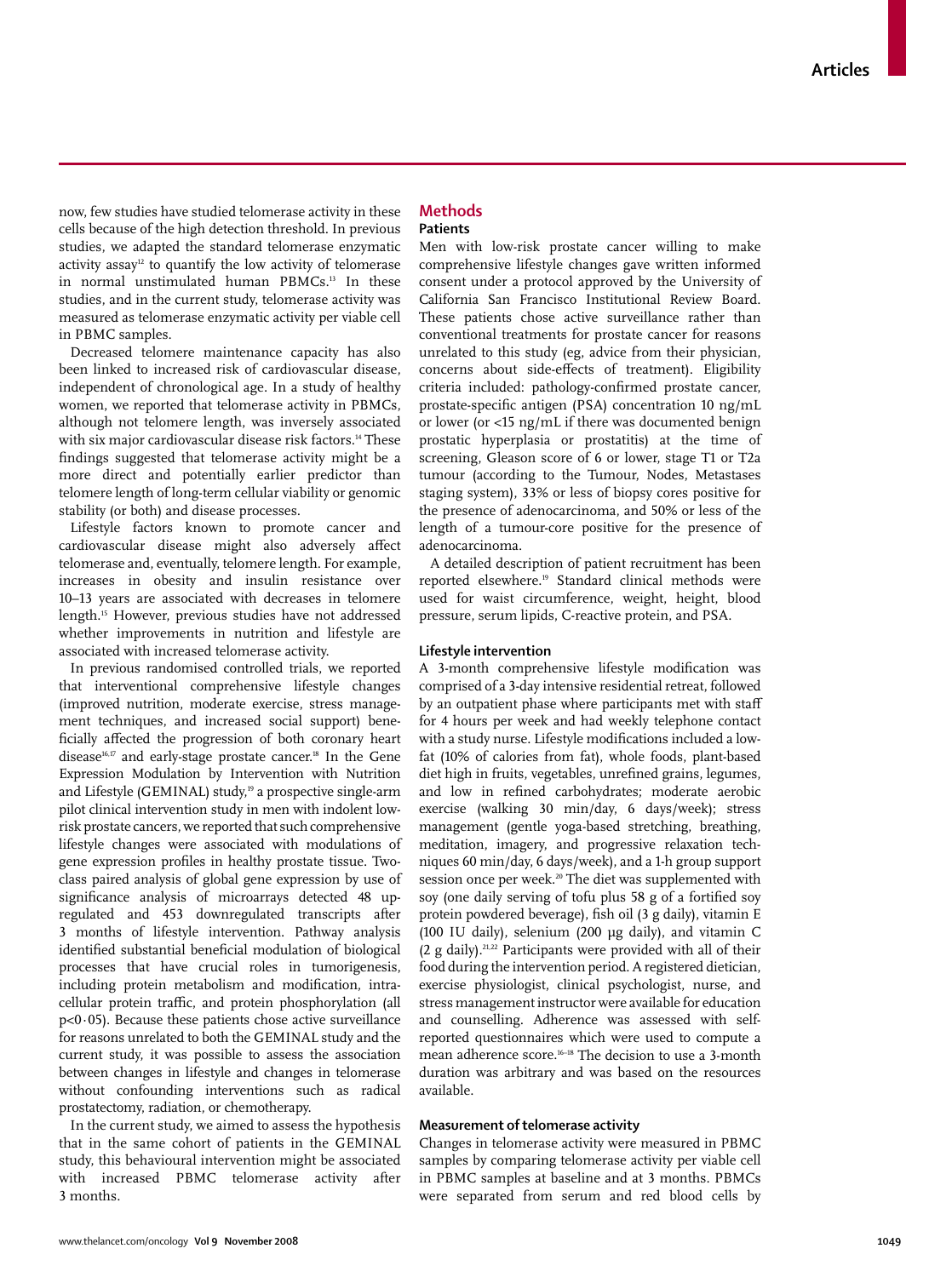gradient density centrifugation by use of Ficoll-Paque (GE Healthcare, Piscataway, NJ, USA). PBMCs (buffy coats) were stored in a cryopreservation media composed of 10% dimethyl sulfoxide (DMSO) (Sigma-Aldrich, St Louis, MO, USA), and Roswell Park Memorial Institute 1640 (Invitrogen, Carlsbad, CA, USA) with 10% fetal bovine serum (Hyclone, Logan, UT, USA). All samples were stored at –80°C until further processing. Telomerase activity in PBMCs was assayed at the beginning and the end of the 3-month intervention study period (baseline and 3 months). $13,14$ 

Telomerase activity was assayed by use of the TRAPeze kit (Chemicon, Upstate/CHEMICON, Temecula, CA, USA) with modifications and optimisations as follows: cryopreserved cells (1 mL) were thawed by incubating the vials at 37°C for 2 min and immediately transferred to 10 mL of cold Dulbecco's phosphate-buffered saline (DPBS; ie, PBS without  $Mg^{2+}$  and Ca<sup>2+</sup>; Invitrogen, Carlsbad, CA, USA). Cells were spun at 1500 rpm (486 g) at 10°C for 10 min in a Sorvall Legend RT tabletop centrifuge swing-out rotor (Thermo Fisher Scientific, Waltham, MA, USA) and supernatant was removed. Cells were washed in 10 mL of cold DPBS one more time and then resuspended in 1 mL of cold DPBS. Live cells were then counted with a haemocytometer (Bright-Line haemocytometer, Reichert, Buffalo, NY, USA) by use of Trypan blue (Invitrogen) exclusion criteria. Between 5×10<sup>5</sup> and 1×10<sup>6</sup> cells were pelleted and lysed with 1×CHAPS [3-(3-cholamidopropyl) dimethylammonio-1 propanesulfonate] buffer as directed by the manual for the TRAPeze kit. The thawing and extract preparation process took about 90 min and set-up of the telomerase activity assay reactions about 60 min. For each PBMC sample, an extract corresponding to 1000 cells/mL was made and two concentrations, corresponding to 5000 and 10 000 cells, were assayed for each sample to ensure the assay was in the linear range. The reaction was done according to the manual for TRAPeze kit and run on a 10% polyacrylamide-8M urea sequencing gel (National Diagnostics, Atlanta, GA, USA). The gel was exposed to a phosphorimager plate overnight and scanned on STORM 860 (GE Healthcare). As positive control standards, 293T human tumour cells were used and telomerase activity was expressed as the equivalent of number of 293T cells. Telomerase activity was quantified by use of ImageQuant 5.2 software (GE Healthcare). Briefly, signals from the product ladders on the gels were added and normalised against the signal from internal control band for the same lane to get the product divided by the internal control value. For each sample, the product divided by the internal value was divided by the product divided by the internal control value of 20 293T cells and then multiplied by 20 to obtain the final telomerase activity unit, defined as 1 unit equals the amount of product from one 293T cell or from 10 000 PBMCs. Inter-assay variability was established to be 7% (webtable 1). The baseline and 3-month samples were treated identically at all steps. For all telomerase

See **Online** for webtable 1

activity (TRAP) assays, each sample was labelled as being a baseline or 3-month sample of a given participant, but was blinded with respect to all other information about the participant.

In previous studies,<sup>13,14,23</sup> measures of telomerase have been treated as a quantitative parameter without separating PBMCs into different cell types. We have done so in this study to enable us to compare our longitudinal study findings with previous cross-sectional study reports.

Baseline and 3-month samples for the same participant were assayed in the same batch and run on the same gel to eliminate any differences caused by reaction or procedural batch-to-batch variations. Additionally, the same reagent batch number of the TRAPeze telomerase detection kit was used for all samples to eliminate measurement shift caused by different reagent batch numbers. In addition to the 293T cancer-cell extract as the standard for telomerase activity quantification, we also included two control extracts from resting PBMCs in each run. Cell viability was established after thawing and telomerase activity was calculated on a per viable cell basis. The viability of the PBMC cell samples in this cohort fell within the normal range for samples we have previously used for telomerase assays. A paired sample *t* test showed no significant difference between the percentage of viable cells available for pre-intervention and post-intervention assays. Natural logarithm transformations were done for baseline and 3-month telomerase activity values to achieve normal distributions, as reported previously for PBMC telomerase,<sup>13</sup> and these trans formed values were used for statistical analysis.

# **Psychosocial measures**

Psychological distress was assessed by use of the Impact of Event Scale, a well-validated measure of distress associated with a traumatic event.<sup>24</sup> Most of our patients learned they had prostate cancer several months before the beginning of this study, so their level of distress was at a chronic steady-state level. The mean duration from time of prostate-cancer diagnosis to entry into this study was 12·3 months, the median was 7·5 months (SD 9·3); the minimum was 2·5 months; maximum was 34·0 months. The Medical Outcomes Study Short Form, 36 item, Health Status Survey, version 2 (SF-36v2) was used to measure general health-related quality of life.<sup>25</sup>

# **Adherence questionnaire**

The lifestyle index, based on a formula validated in our previous research, measured overall adherence to intervention guidelines and was calculated as the mean percentage of adherence to guidelines for each lifestyle behaviour. Exercise and stress management adherence logs were completed by participants at baseline and after each week during the 3 months of intervention. Adherence to the exercise guidelines was ascertained by dividing the self-reported minutes of exercise each week by 180.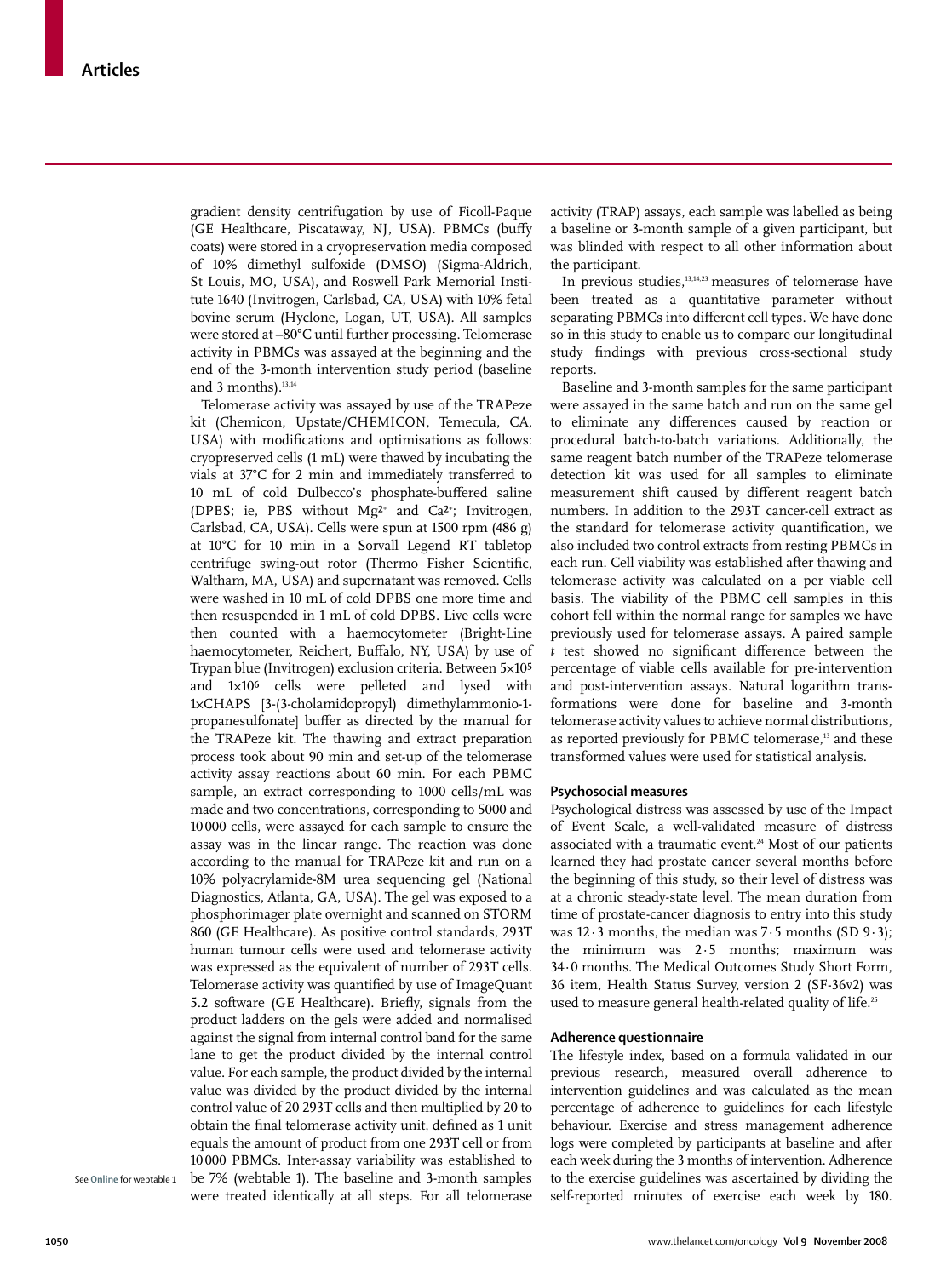Adherence to the stress management guidelines was calculated by dividing the self-reported minutes of stress management each week by 420. The percentage of calories from fat and the daily intake of dietary cholesterol (mg) were measured by use of a validated semiquantitative food-frequency questionnaire administered at baseline and at 3 months. Adherence to the dietary guidelines of 10% of total calories from fat and 0 mg of dietary cholesterol was computed and averaged by use of the formula: (1–1/40 [%fat-10]+[1-1/1000(mg cholesterol)])/2, where 50% of calories from fat and 1000 mg of dietary cholesterol represented 0% adherence. A lifestyle index score of 1·0 suggested 100% adherence, and scores could exceed 1·0 for patients who completed more hours of exercise and stress management than required.

# **Statistical analyses**

We used paired *t* tests (two-tailed) to compare baseline values to those obtained 3 months after the intervention began. As in our previous study, because values for telomerase activity and C-reactive protein were not normally distributed, these values were first converted by use of a natural logarithm transformation which yielded distributions that did not significantly deviate from normality.13 Paired *t* tests were then done.

The associations of changes in coronary heart disease risk factors and psychological parameters to changes in telomerase activity were assessed. The residuals of changes in telomerase activity after adjustment for baseline telomerase activity were used because baseline adjustment increases statistical power and accounts for the possible effect of regression to the mean.<sup>26</sup> We postulated that participants who had the largest decreases in coronary heart disease risk factors and distress would have the greatest increases in telomerase activity. Thus, we did secondary analyses to test these a-priori hypotheses by use of one-tailed *t* tests. p<0·05 was used as the level of significance.

Since we could not assume independent effects of these factors, we did a multiple regression analysis by use of the two predictors which showed some association with change in telomerase activity (changes in intrusive thoughts about prostate cancer and changes in lowdensity lipoprotein [LDL] cholesterol) and changes in telomerase as the predicted variable to ascertain whether the effects were independent or because of shared variance, controlling for telomerase activity per viable cell at baseline. This study is registered on the ClinicalTrials.gov website, number NCT00739791.

## **Role of the funding source**

The sponsors approved the study design and provided funding. The sponsors had no role in the collection, analysis, or interpretation of the data, or in the writing of the report. All authors had access to the raw data; the sponsors did not. The corresponding author had full access to all of the data and had the final responsibility to submit for publication.

|                                                                                                                                                                                                  | Mean at baseline (SD) | Mean at 3 months (SD) | Mean change (SD) | 95% Cl of change p* |       |  |  |  |  |  |
|--------------------------------------------------------------------------------------------------------------------------------------------------------------------------------------------------|-----------------------|-----------------------|------------------|---------------------|-------|--|--|--|--|--|
| Cardiovascular risk factors                                                                                                                                                                      |                       |                       |                  |                     |       |  |  |  |  |  |
| $BMl$ (kg/m <sup>2</sup> )                                                                                                                                                                       | 26.5(3.6)             | 23.9(3.0)             | $-2.6(1.2)$      | $-3.0$ to $-2.2$    | 0.001 |  |  |  |  |  |
| Systolic blood pressure (mm Hq)                                                                                                                                                                  | 129.5(15.1)           | 120.3(12.6)           | $-9.2(12.3)$     | $-13.8$ to $-4.6$   | 0.001 |  |  |  |  |  |
| Diastolic blood pressure (mm Hq)                                                                                                                                                                 | 68.2(10.7)            | 62.8(10.3)            | $-5.4(8.1)$      | $-8.4$ to $-2.3$    | 0.002 |  |  |  |  |  |
| LDL (mmol/L)                                                                                                                                                                                     | 3.2(0.7)              | 2.3(0.7)              | $-0.9(0.5)$      | $-1.1$ to $-0.7$    | 0.001 |  |  |  |  |  |
| HDL (mmol/L)                                                                                                                                                                                     | 1.3(0.3)              | 1.0(0.3)              | $-0.2(0.2)$      | $-0.3$ to $-0.1$    | 0.001 |  |  |  |  |  |
| Total cholesterol (mmol/L)                                                                                                                                                                       | 5.0(0.9)              | 3.8(0.8)              | $-1.2(0.6)$      | $-1.4$ to $-0.9$    | 0.001 |  |  |  |  |  |
| LDL/HDL ratio                                                                                                                                                                                    | 2.7(1.0)              | 2.3(0.8)              | $-0.4(0.6)$      | $-0.6$ to $-0.1$    | 0.002 |  |  |  |  |  |
| Triglycerides (mmol/L)                                                                                                                                                                           | 1.2(0.8)              | 1.1(0.5)              | $-0.2(0.6)$      | $-0.4$ to $0.1$     | 0.158 |  |  |  |  |  |
| Waist circumference (cm)                                                                                                                                                                         | 97.2(11.1)            | 89.5(9.2)             | $-7.7(4.1)$      | $-9.1$ to $-6.2$    | 0.001 |  |  |  |  |  |
| C-reactive protein (natural logarithm)                                                                                                                                                           | 0.1(1.1)              | $-0.1(1.3)$           | $-0.3(1.0)$      | $-0.6$ to $0.12$    | 0.168 |  |  |  |  |  |
| Psychological functioning                                                                                                                                                                        |                       |                       |                  |                     |       |  |  |  |  |  |
| $SF-36$                                                                                                                                                                                          |                       |                       |                  |                     |       |  |  |  |  |  |
| Mental Component Summary                                                                                                                                                                         | 49.7(11.8)            | 56.2(5.5)             | 6.5(10.4)        | $2.6$ to $10.3$     | 0.003 |  |  |  |  |  |
| Physical Component Summary                                                                                                                                                                       | 54.7(4.9)             | 55.4(5.5)             | 0.8(6.0)         | $-1.5$ to 3.0       | 0.490 |  |  |  |  |  |
| Impact of Event Scale                                                                                                                                                                            |                       |                       |                  |                     |       |  |  |  |  |  |
| Intrusive thoughts                                                                                                                                                                               | 6.2(5.6)              | 3.7(4.8)              | $-2.5(4.6)$      | $-4.2$ to $-0.8$    | 0.010 |  |  |  |  |  |
| Avoidance                                                                                                                                                                                        | 10.1(6.8)             | 7.1(5.8)              | $-3.0(7.8)$      | $-5.9$ to $-0.1$    | 0.043 |  |  |  |  |  |
| <b>PSA tests</b>                                                                                                                                                                                 |                       |                       |                  |                     |       |  |  |  |  |  |
| Total PSA (ng/mL)                                                                                                                                                                                | 4.8(3.9)              | 4.6(3.4)              | $-0.2(1.9)$      | $-0.5$ to $1.0$     | 0.480 |  |  |  |  |  |
| Percent of free PSA (ng/mL)                                                                                                                                                                      | 17.5(7.4)             | 18.9(8.3)             | 1.3(3.6)         | $-0.3$ to 2.7       | 0.055 |  |  |  |  |  |
| LDL=low-density lipoprotein. HDL=high-density lipoprotein. *Paired samples t test, two-tailed.<br>Table 1: Cardiovascular risk factors and psychological functioning at baseline and at 3 months |                       |                       |                  |                     |       |  |  |  |  |  |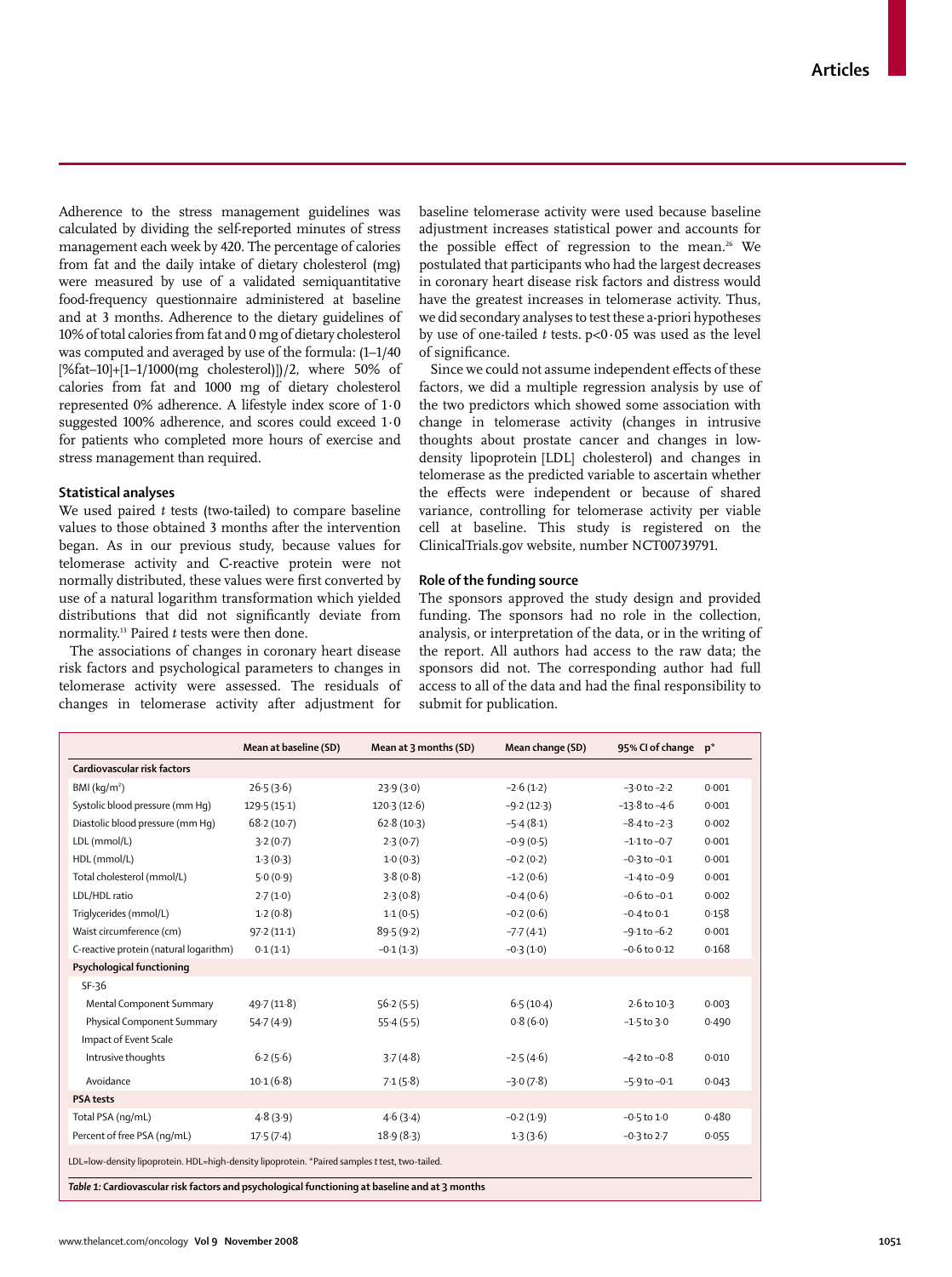

*Figure 1:* **Mean telomerase activity in peripheral-blood mononuclear cells at baseline and at 3 months**  Vertical lines represent 1 SEM.



# **Results**

273 men were screened. 96 men declined to participate after learning more about the study, and 147 did not meet inclusion criteria (45 had treatment for prostate cancer, 16 had high Gleason scores or tumour stages, 15 had high PSA concentrations, 40 had atypia or no cancer, 19 lived out of the area, 4 did not want an additional biopsy, 2 were already making comprehensive lifestyle changes, 1 was not able to stop taking aspirin, 2 had serious psychiatric illness, and 3 did not return telephone calls), leaving 30 enrolled patients with a mean age of  $62.2$  years (SD 7·5), aged 49–80 years.

Of the 60 samples analysed from the 30 study participants (one baseline and one 3-month was required from each participant), seven samples (from 6 patients) did not yield enough cells to assay; thus, both baseline and 3-month telomerase activity data were obtained for 24 patients (no patients were leucopenic or had any known bone-marrow involvement).

Patients were able to adhere closely to the lifestyle recommendations. After 3 months, they reported consuming a mean of  $11.6\%$  (SD  $3.0$ ) of calories from fat per day, exercising for a mean of 3·6 h (SD 1·5) each week and practising stress management for a mean of 4·5 (SD 2·0) h each week. The dosage of all medications remained stable through the 3-month assessment, with the exception of one participant whose dosage of a statin drug was decreased.

Substantial improvements in risk factors for cardiovascular disease were noted, including decreases in body-mass index (BMI), systolic and diastolic blood pressure, and lipids (table 1). Waist circumference decreased from  $97.2$  cm (SD 11.1) to  $89.5$  cm  $(9.2)$  $(p=0.001)$ . Triglycerides and C-reactive protein decreased, although these changes did not reach statistical significance. Total PSA did not change significantly (from

*Figure 2:* **Association of 3-month changes in telomerase activity (adjusted for baseline telomerase activity) with 3-month changes in low-density lipoprotein (LDL) cholesterol** ln=natural logarithm. R²=0·131.

4.8 ng/mL [SD 3.9] to  $4.6$  ng/mL [3.4], p=0.48), although percent of free PSA improved from 17·5 (SD 7·4) to 18·9  $(8.3)$ ,  $p=0.055$ ), and there was no clinical evidence of disease progression in these patients. Patients reported substantial decreases in psychological distress, as shown by lower scores on the intrusive and avoidant thoughts subscales of the Impact of Event scale (table 1). Mental health-related quality of life also improved, with increases in the Mental Component Summary score of the SF-36, and physical health-related quality of life remained stable (table 1).

Complete (baseline plus 3-month) telomerase data were available for 24 participants. The baseline and changes in cardiovascular risk factors and psychological measures for these 24 patients did not differ significantly from those without complete telomerase data (webtable 2). In the 24 participants, PBMC telomerase activity expressed as a natural logarithm increased from  $2.00$  (SD 0.44) to  $2.22$  (0.49, p=0.031; figure 1). Raw values of telomerase increased from 8·05 (SD 3·50) standard arbitrary units to 10·38 (6·01) standard arbitrary units.

Decreases in LDL cholesterol were significantly associated with increased telomerase activity (*r*=–0·36, p=0·041; figure 2). Changes in BMI, blood pressure, total cholesterol, triglycerides, high-density lipoprotein (HDL) cholesterol, LDL/HDL ratio, and C-reactive protein (natural logarithm) were not significantly associated with changes in telomerase activity (data not shown).

See **Online** for webtable 2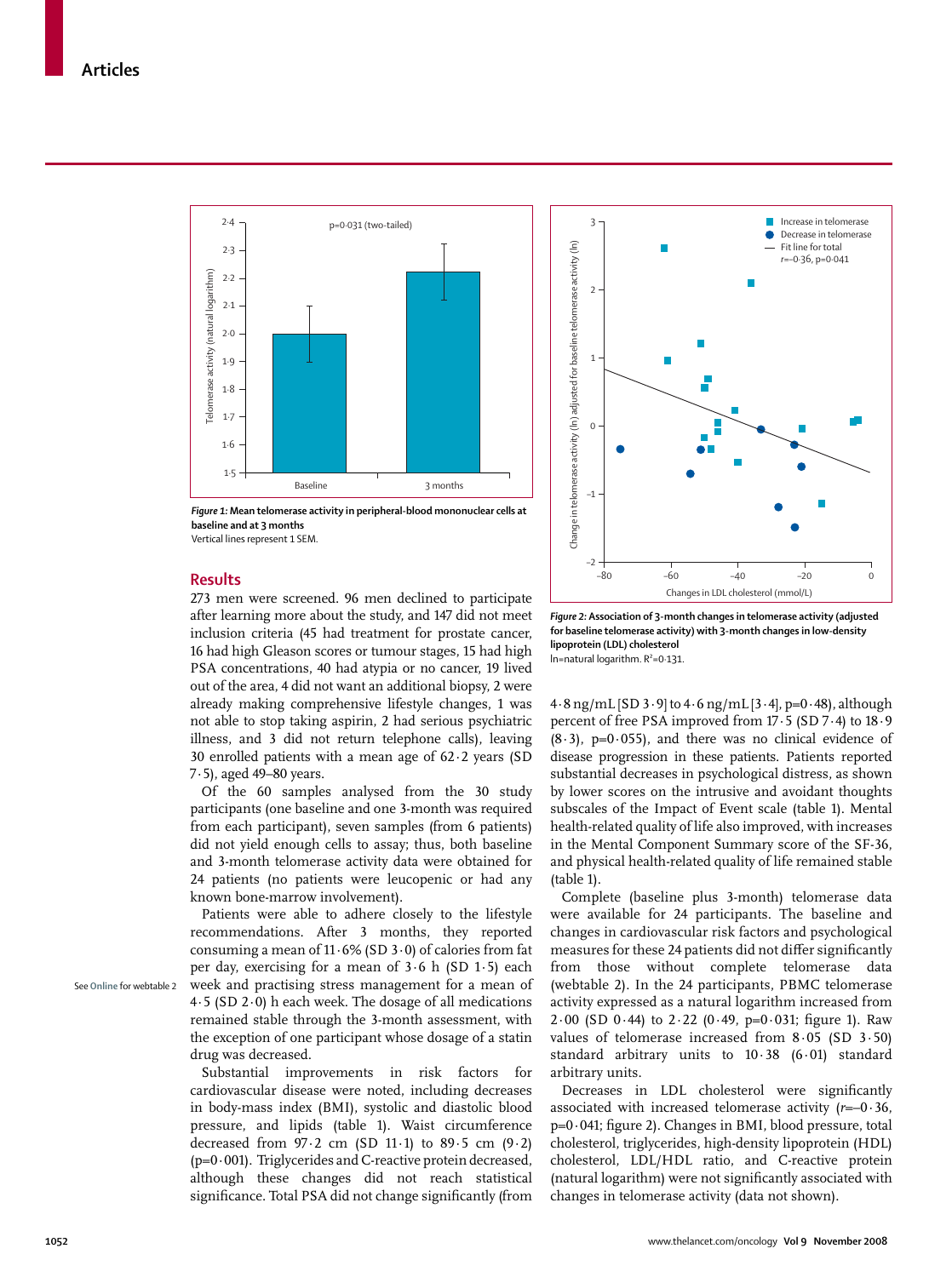Decreases in one measure of psychological distress (intrusive thoughts) were significantly associated with increased telomerase activity  $(r=-0.35, p=0.047;$  figure 3). Changes in avoidance and changes in mental and physical health-related quality of life were not associated with changes in telomerase activity (data not shown).

Findings of the multiple regression analysis confirmed that changes in intrusive thoughts and LDL cholesterol remained significant after accounting for baseline telomerase activity  $(B=-0.046, p=0.03; B=-0.008,$  $p=0.05$ ), suggesting that changes in the number of intrusive thoughts and changes in the amounts of LDL cholesterol are each independently associated with changes in telomerase activity. We did not find a significant correlation between adherence to the lifestyle intervention and changes in telomerase activity (data not shown). The changes in individual patients are shown in table 2.

# **Discussion**

To our knowledge, we have reported here the first longitudinal study showing that comprehensive lifestyle changes—or any intervention—are significantly associated with increases in cellular telomerase activity and telomere maintenance capacity in human immune system cells. Telomerase activity increased 29·84% during the course of the 3-month intervention; however, because of the relatively small number of patients, these findings need to be viewed as preliminary. While increases in telomerase are considered beneficial, the precise biological importance of this extent of increase in telomerase is not fully known.

These findings are biologically plausible, new, and consistent with earlier studies showing decreases in telomerase in response to life stress. In an earlier crosssectional study, both the perception and the chronicity of emotional stress were significantly associated with lower telomerase activity and shorter telomere length in healthy women.13 In the current study, we noted that decreasing psychological distress was associated with increases in telomerase activity over a 3-month period. Also, our finding that decreases in LDL cholesterol over time were associated with increases in telomerase activity is consistent with findings from an earlier cross-sectional study.<sup>14</sup> We did not find a significant correlation between adherence to the intervention and changes in telomerase activity. In part, this might be because we provided takehome meals for these patients and met with them frequently, so adherence to the intervention was quite high. Consequently, there was not much variability in adherence, and a certain amount of variability is usually needed to show correlations between adherence and outcomes. Additionally, given the limitations of selfreported data and the relatively small sample, it would be unlikely to find significant correlations even if there was an association between adherence and changes in these measures.



*Figure 3:* **Association of 3-month changes in telomerase activity (adjusted for baseline telomerase activity) with 3-month changes in intrusive thoughts about prostate cancer** ln=natural logarithm. R²=0·123.

We were interested to know if these lifestyle changes affect telomere maintenance over time. However, the estimated rate of telomere loss per year based on several cross-sectional studies (averaging around 30–60 base pairs per year) suggests that detectable changes in telomere length in human beings will not occur in 3 months, but at least a year might be needed. By contrast, changes in physiological measures such as telomerase, an enzyme, might occur quickly. Future studies that are of longer duration with a randomised control group for comparison should assess both telomerase and telomere length.

Increasing evidence suggests that PBMC telomere shortness and low telomerase activity might be important risk factors for cancer and cardiovascular disease. Upregulating telomerase in vitro promotes cell longevity and genomic stability.<sup>27</sup> Thus, increasing telomerase activity in healthy PBMCs as a result of comprehensive lifestyle changes might have important clinical relevance. Our findings suggest, but do not prove conclusively, the possibility that some or all aspects of the combined lifestyle changes in this study might be responsible for the recorded increase in telomerase activity. If subsequent randomised controlled trials substantiate that comprehensive lifestyle changes might increase telomerase activity and telomere length, then this might be a powerful motivator for many people to beneficially change their diet and lifestyle. Also, this finding might stimulate new research to establish whether increases in telomerase activity and telomere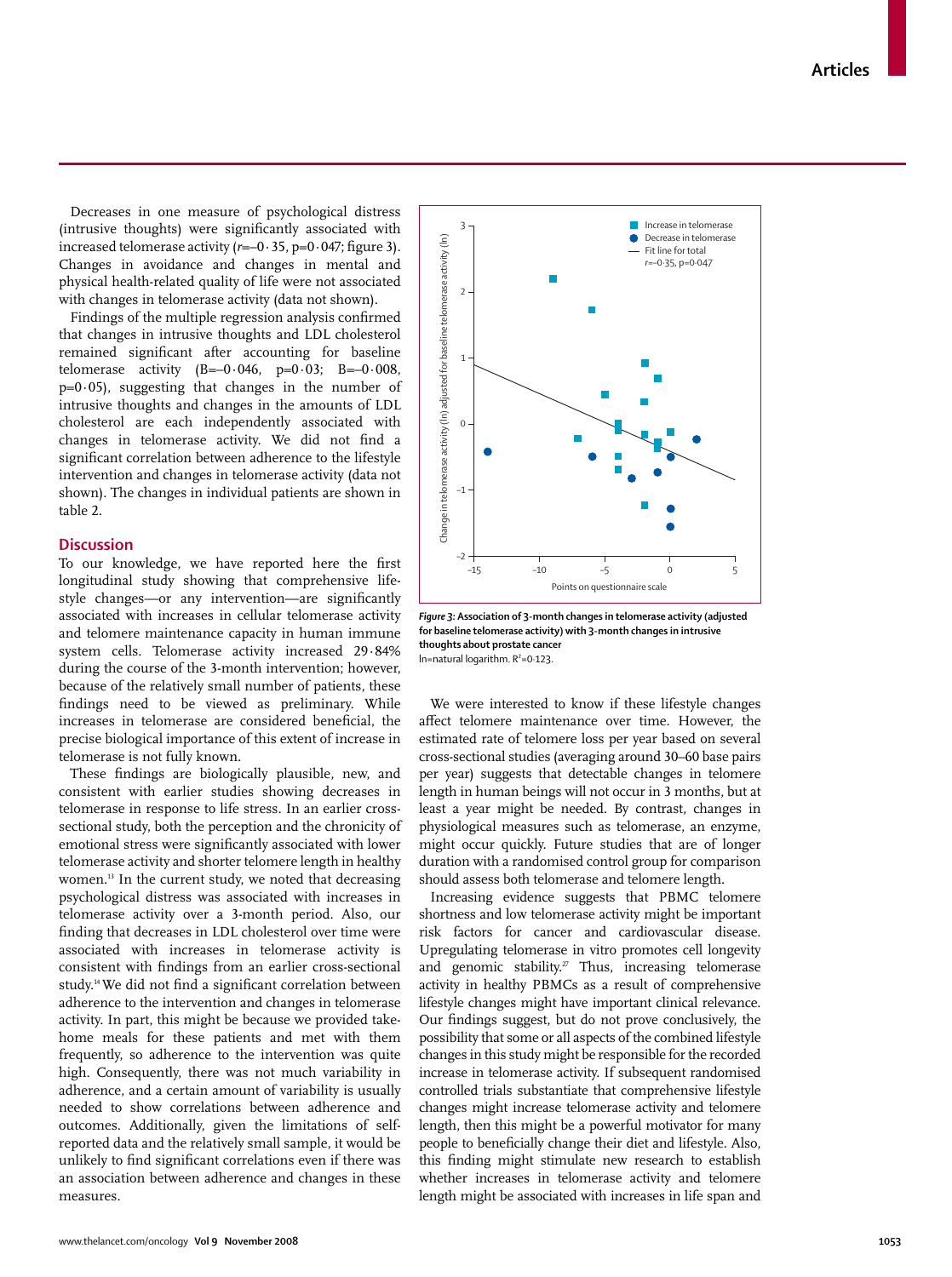|                | <b>Time</b><br>since<br>death<br>(months)                                                                                                               | <b>Baseline</b><br>unit<br>activity* | 3-month<br>telomerase telomerase<br>unit<br>activity* | Base-<br>line<br><b>BMI</b> | 3-month<br><b>BMI</b> | <b>LDL</b><br>(mmol/<br>L) | Baseline 3-month<br><b>LDL</b><br>(mmol/<br>L) | <b>Baseline</b><br>IES:<br>subscale | 3-month<br>IES:<br>intrusion intrusion<br>subscale | <b>Baseline</b><br>$SF-36$<br>Physical<br>Component<br>score | 3-month<br>$SF-36$<br>Physical<br>Component<br>score | <b>Baseline</b><br>$SF-36$<br>Mental<br>Component<br>score | 3-month<br>$SF-36$<br>Mental<br>Component<br>score | <b>Baseline</b><br>lifestyle<br>adherence<br>score | 3-month<br>lifestyle<br>adherence<br>score |
|----------------|---------------------------------------------------------------------------------------------------------------------------------------------------------|--------------------------------------|-------------------------------------------------------|-----------------------------|-----------------------|----------------------------|------------------------------------------------|-------------------------------------|----------------------------------------------------|--------------------------------------------------------------|------------------------------------------------------|------------------------------------------------------------|----------------------------------------------------|----------------------------------------------------|--------------------------------------------|
| $\mathbf{1}$   | 7.5                                                                                                                                                     | 1.18                                 | 1.82                                                  | 22.71                       | 22.47                 | 1.76                       | 1.22                                           | 8                                   | $\mathbf{1}$                                       | 58.2                                                         | $59-4$                                               | 54.0                                                       | 56.0                                               | 0.97                                               | 1.06                                       |
| 2              | 5.5                                                                                                                                                     | 1.75                                 | 1.84                                                  | 25.57                       | 24.07                 | 3.11                       | 2.07                                           | $\overline{7}$                      | 3                                                  | 54.0                                                         | 62.0                                                 | 51.6                                                       | 49.2                                               | 0.51                                               | 0.74                                       |
| 3              | 5.0                                                                                                                                                     | 1.84                                 | 2.09                                                  | 27.72                       | 23.69                 | 2.72                       | 1.53                                           | $\mathbf{1}$                        | $\mathbf 0$                                        | 43.1                                                         | 53.5                                                 | $60-2$                                                     | 63.1                                               | 0.42                                               | 1.07                                       |
| $\overline{4}$ | 22.0                                                                                                                                                    | 1.88                                 | 2.16                                                  | 23.27                       | 21.94                 | 2.41                       | $1-22$                                         | 3                                   | $\mathbf{1}$                                       | 57.3                                                         | $56-3$                                               | $60 - 6$                                                   | 63.7                                               | 0.29                                               | 1.15                                       |
| 5              | 7.5                                                                                                                                                     | 1.45                                 | 1.81                                                  | 25.08                       | 22.08                 | 3.68                       | 2.43                                           | 17                                  | 13                                                 | 55.5                                                         | 57.2                                                 | 48.5                                                       | 53.3                                               | 0.71                                               | 1.06                                       |
| 6              | 22.0                                                                                                                                                    | 2.17                                 | 2.58                                                  | 27.28                       | 23.28                 | 3.21                       | 1.94                                           | 13                                  | 8                                                  | 53.9                                                         | 54.2                                                 | 57.0                                                       | 57.3                                               | 0.41                                               | 0.81                                       |
| $\overline{7}$ | $6 - 0$                                                                                                                                                 | 2.53                                 | 2.85                                                  | 36.90                       | 33.93                 | 3.60                       | 2.02                                           | $\mathbf{1}$                        | $\mathbf{0}$                                       | 58.0                                                         | 58.9                                                 | 62.0                                                       | 61.5                                               | 0.39                                               | 0.96                                       |
| 8              | 4.5                                                                                                                                                     | 2.18                                 | 2.37                                                  | 22.36                       | 20.15                 | 2.82                       | 1.76                                           | 4                                   | $\mathbf 0$                                        | $60-8$                                                       | 42.3                                                 | 34.9                                                       | $54 - 7$                                           | 0.19                                               | 0.77                                       |
| 9              | 23.0                                                                                                                                                    | 1.72                                 | 1.41                                                  | 26.41                       | 24.11                 | 3.16                       | 2.56                                           | $\mathbf{0}$                        | $\mathbf{0}$                                       | $55 - 2$                                                     | 46.9                                                 | $36 - 7$                                                   | $51 - 7$                                           | 0.31                                               | 0.88                                       |
| 10             | 24.5                                                                                                                                                    | 1.60                                 | 1.94                                                  | 26.07                       | 24.12                 | 3.55                       | 2.25                                           | 5                                   | $\overline{4}$                                     | $56-4$                                                       | 59.6                                                 | $60 - 6$                                                   | 60.9                                               | 0.99                                               | 1.27                                       |
| 11             | 23.0                                                                                                                                                    | 1.28                                 | 1.37                                                  | 24.09                       | 22.34                 | 2.69                       | 2.31                                           | 5                                   | $\overline{3}$                                     | $60 - 6$                                                     | 66.9                                                 | 56.0                                                       | 39.1                                               | 0.45                                               | 1.08                                       |
| 12             | 6.5                                                                                                                                                     | 1.40                                 | 2.19                                                  | 29.19                       | 26.03                 | 5.44                       | 4.14                                           | 3                                   | 1                                                  | 53.8                                                         | 56.3                                                 | 41.0                                                       | 51.8                                               | 0.79                                               | 0.93                                       |
| 13             | 5.0                                                                                                                                                     | 2.49                                 | 2.95                                                  | 24.09                       | 21.15                 | 2.85                       | 1.53                                           | 19                                  | 17                                                 | 47.7                                                         | 53.2                                                 | 46.4                                                       | $52 - 7$                                           | 0.55                                               | 0.99                                       |
| 14             | 3.5                                                                                                                                                     | 2.12                                 | 2.09                                                  | 24.21                       | 23.38                 | 2.82                       | 1.50                                           | 6                                   | $\mathsf{O}\xspace$                                | 58.9                                                         | $53 - 4$                                             | 25.3                                                       | 51.7                                               | 0.27                                               | 1.06                                       |
| 15             | $4-0$                                                                                                                                                   | 1.86                                 | 2.16                                                  | 29.18                       | 26.08                 | 2.36                       | 2.23                                           | $\overline{2}$                      | $\overline{2}$                                     | 45.4                                                         | 43.2                                                 | 63.1                                                       | $64-1$                                             | 0.36                                               | 0.69                                       |
| 16             | 2.5                                                                                                                                                     | 2.17                                 | 2.15                                                  | 26.76                       | 24.03                 | 2.95                       | 2.36                                           | 18                                  | $\overline{4}$                                     | 55.0                                                         | 58.5                                                 | 53.5                                                       | 59.7                                               | 0.53                                               | 0.87                                       |
| 17             | 16.5                                                                                                                                                    | 1.90                                 | 1.89                                                  | 27.52                       | 23.55                 | 3.19                       | 2.64                                           | $\mathbf{1}$                        | $\mathbf 0$                                        | $52-1$                                                       | 48.8                                                 | 59.5                                                       | 64.2                                               | 0.62                                               | 0.45                                       |
| 18             | 3.0                                                                                                                                                     | 2.12                                 | 1.93                                                  | 24.29                       | 22.23                 | 3.86                       | 2.46                                           | 8                                   | 5                                                  | 62.5                                                         | $55 - 8$                                             | $34 - 8$                                                   | 53.0                                               | 0.15                                               | 0.73                                       |
| 19             | 4.5                                                                                                                                                     | 1.79                                 | 3.03                                                  | 28.31                       | 24.08                 | 3.16                       | 2.23                                           | $\overline{7}$                      | $\mathbf{1}$                                       | 51.8                                                         | 54.3                                                 | 51.6                                                       | 53.0                                               | 0.15                                               | 0.96                                       |
| 20             | $8 - 0$                                                                                                                                                 | 2.37                                 | 2.40                                                  | 27.96                       | 25.30                 | 2.87                       | 2.77                                           | 6                                   | 2                                                  | 53.2                                                         | 60.6                                                 | $60-1$                                                     | 56.0                                               | 0.83                                               | 1.17                                       |
| 21             | 27.0                                                                                                                                                    | 2.76                                 | 1.99                                                  | 30.75                       | 28.00                 | 2.69                       | 1.97                                           | $\mathbf{1}$                        | $\mathbf{1}$                                       | $50-6$                                                       | 58.9                                                 | 52.3                                                       | 61.5                                               | 0.33                                               | 0.83                                       |
| 22             | 6.5                                                                                                                                                     | 2.65                                 | 2.32                                                  | 37.35                       | 31.21                 | 4.30                       | 2.36                                           | $\mathbf{1}$                        | $\mathbf{1}$                                       | 49.2                                                         | $57 - 7$                                             | 49.6                                                       | 57.2                                               | 0.14                                               | 1.09                                       |
| 23             | 34.0                                                                                                                                                    | 2.09                                 | 3.40                                                  | 23.14                       | 19.93                 | 3.96                       | 2.36                                           | 12                                  | $\overline{3}$                                     | $58-4$                                                       | 58.1                                                 | 57.4                                                       | 62.3                                               | 0.80                                               | 1.12                                       |
| 24             | 8.0                                                                                                                                                     | 2.60                                 | 2.43                                                  | 29.33                       | 26.41                 | 3.91                       | 3.06                                           | 3                                   | 5                                                  | 53.8                                                         | 47.0                                                 | 58.2                                                       | 57.9                                               | 1.31                                               | 1.31                                       |
|                | BMI=body-mass index. LDL=low-density lipoprotein. IES=Impact of Event Scale. SF-36=Medical Outcomes Study Short Form 36 item. *Per 10 000 viable cells. |                                      |                                                       |                             |                       |                            |                                                |                                     |                                                    |                                                              |                                                      |                                                            |                                                    |                                                    |                                            |

*Table 2***: Changes in individual patients** 

decreases in the incidence or severity of chronic diseases, because lifestyle factors known to promote cancer and cardiovascular disease might also adversely affect telomerase activity and telomere length. A power calculation based on the noted changes in telomerase activity was done as follows: estimated effect size=mean/ SD= $0.22/0.47=0.47$ . If the effect size is  $0.5$ , to have a 90% power to detect a difference by use of  $p=0.05$ , then n=68 patients per group would be needed. If the effect size is  $0.4$ , the value for 90% power to detect a difference by use of  $p=0.05$ , then n=110 patients per group would be needed. This number of patients is realistic, therefore, this information might motivate other researchers to design a randomised controlled trial with 68–110 patients in each group (Mendell N, SUNY Stony Brook, Stony Brook, NY, USA, personal communication).

PBMC telomerase activity is an important known determinant of telomere length. Telomerase activity measured in clinical PBMC samples constitutes a relatively new parameter that, to date, has been measured in very few studies in human beings. From previous data, changes in PBMC mean telomere length are not expected to be detectable over the short time period of the present study (3 months), so we did not measure it in this study. Also, studies with patients and animal models bearing telomerase mutations, and with human cells in culture, suggest that telomerase status might be associated with healthy immune function independent of telomere length.28–30

Since this was a pilot study, we did not have the resources to recruit or test a usual-care control group; as such, we report these increases in telomerase as a significant association rather than inferring causation. It is possible that other factors besides changes in lifestyle might have contributed to the increase in telomerase activity after 3 months. Because the men in the study all chose active surveillance for reasons unrelated to this study, it was possible to assess the association between changes in lifestyle and changes in telomerase activity without confounding interventions such as radical prostatectomy, radiation, or chemotherapy.

We considered factors that might confound interpretation of the findings. First, the possibility that changes in telomerase activity over the 3-month period were a result of inter-assay variability is unlikely because blood samples were drawn in an identical manner, at the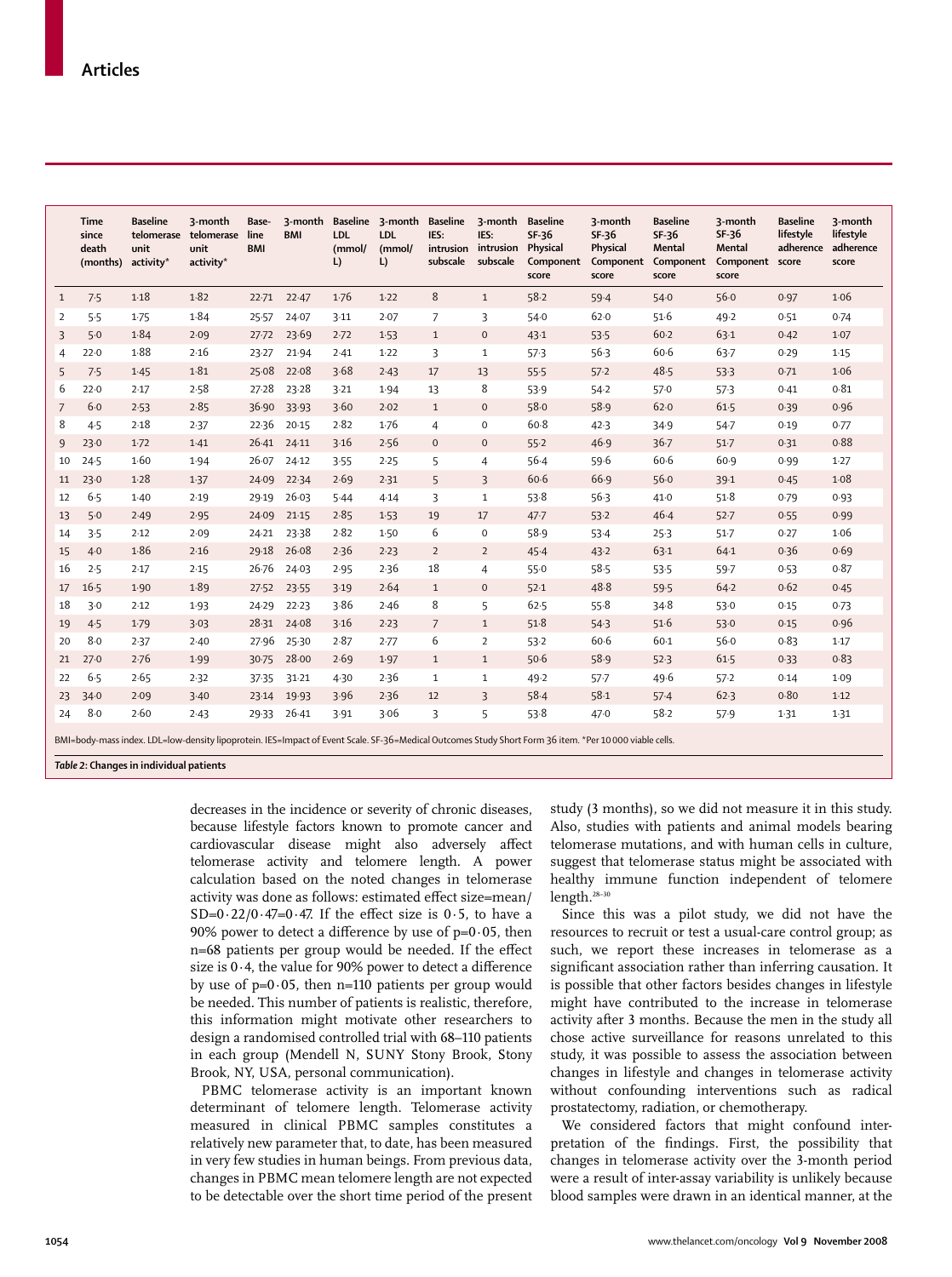same location, and at the same time of day at both time intervals, and baseline and 3-month samples for each participant were assayed together within the same batch in the same laboratory. Also, the finding that not all men showed increases in telomerase activity decreases the likelihood that a systematic error affected all samples.

We also considered the possibility that the noted increases in telomerase activity could be as a result of the stress of making comprehensive lifestyle changes or the stress of having been diagnosed with prostate cancer. However, participants reported that their stress levels decreased rather than increased. Also, as described earlier, the mean duration from time of prostate cancer diagnosis to enrolment in the current study was 12·3 months, therefore decreases in psychological stress are unlikely to be accounted for by decreases in acute stress resulting from a recent diagnosis of prostate cancer. PSA concentrations remained stable, and free PSA improved substantially, therefore it is unlikely that the telomerase activity in PBMCs increased because of progression of prostate cancer.

Another potential explanation we considered was that telomerase activity per cell in PBMCs became upregulated as part of the immune response to infections. However, none of the participants developed infectious diseases during the study intervention period. Also, concentrations of C-reactive protein, a marker of inflammation and infection, decreased significantly  $(p<0.039$  for the 24 patients with complete telomerase data) rather than increased during this time period.

Only 30 of 126 eligible patients volunteered; this proportion (while not unusually low in clinical trials) could affect the generalisability of the findings because substantial motivation is needed to make comprehensive lifestyle changes. The exact mechanism of the recorded telomerase activity increase in this study and its association with decreases in LDL cholesterol and psychological distress is unknown. However, a few possibilities can be suggested. Decreases in physiological stress might have a role. Chronic psychological distress has been associated with both shorter telomeres<sup>14,31-33</sup> and lower telomerase activity in PBMCs.13,14 Overexposure to stress-related hormones (catecholamines and cortisol) might increase oxidative damage to cells, compromising the telomere maintenance system. Studies in animals suggest that norepinephrine and cortisol increase oxidative stress.34–36 Healthy women with lower telomerase activity in PBMCs (below the mean) had significantly greater chronic stress and negative mood, along with greater oxidative stress and nocturnal excretion of urinary epinephrine compared with those with higher telomerase activity.13,14 Furthermore, an in-vitro study recorded that cortisol exposure led to lower telomerase activity in T cells.37

In a study of healthy women, we reported that telomerase activity in PBMCs, although not telomere length, was inversely related to six major risk factors for cardiovascular disease. $14$  These findings suggest that telomerase activity levels in unstimulated cells might be a more direct and potentially earlier predictor than telomere length of long-term cellular viability or genomic stability (or both).

In addition to occurring in normal cell division, telomere shortening is accelerated by oxidative stress. In-vitro studies have suggested that a portion of the oxidative damage sustained by telomeres remains unrepaired and affects the amount of shortening in the next cell division.<sup>38,39</sup> Furthermore, oxidative stress seems to downregulate telomerase activity in vascular smooth muscle cells<sup>40</sup> and endothelial cells.<sup>41</sup> An association between oxidative stress and telomere length has been reported in vivo too.42,43

Inflammation is another factor thought to contribute to telomere attrition in cells of the immune system by promoting leucocyte turnover.<sup>44,45</sup> Oxidised LDL is inversely associated with telomerase activity in PBMCs<sup>46</sup> and activates monocytes and macrophages by upregulating adhesion molecules and increasing production of inflammatory cytokines.<sup>47</sup> The increased production of certain cytokines has been shown to adversely affect telomerase activity.<sup>48</sup> These oxidative stress and inflammatory processes potentially pose threats to the telomere maintenance system.

The most common causes of oxidative stress and inflammation stem from unhealthy nutrition, little exercise, obesity, metabolic syndrome, and chronic emotional stress. In the Harvard Nurses' Health Study, higher intakes of red and processed meats, sweets, desserts, French fries, and refined grains increased blood markers of inflammation, whereas higher intakes of fruit, vegetables, legumes, fish, poultry, and whole grains decreased blood markers of inflammation.<sup>49</sup> Therefore, changes in diet, exercise, and stress management might decrease markers of oxidative stress and inflammation.<sup>50,51</sup>

The diet used in this study might have beneficial effects on many chronic diseases associated with older age. This diet is low in components (eg, saturated fats, cholesterol) that have been implicated in the development of diseases associated with ageing (including some types of cancer, cardiovascular diseases, diabetes, age-related macular degeneration, dementia) and high in several dietary constituents (eg, lycopene, antioxidants, carotenoids, zinc, fibre, folate) that might decrease the risk of these conditions.<sup>51</sup>

Obesity, insulin resistance, and related cardiovascular disease processes, which are related to oxidative stress and inflammation,<sup>52,53</sup> have all been linked to shorter telomeres.54,55 Thus, improvements in these health conditions might favourably affect the regulation of telomerase activity.

In a study that followed individuals over a 10-year period (but did not intervene in changing their weight), decreases in obesity were associated with increases in bulk telomere length, suggesting that shortening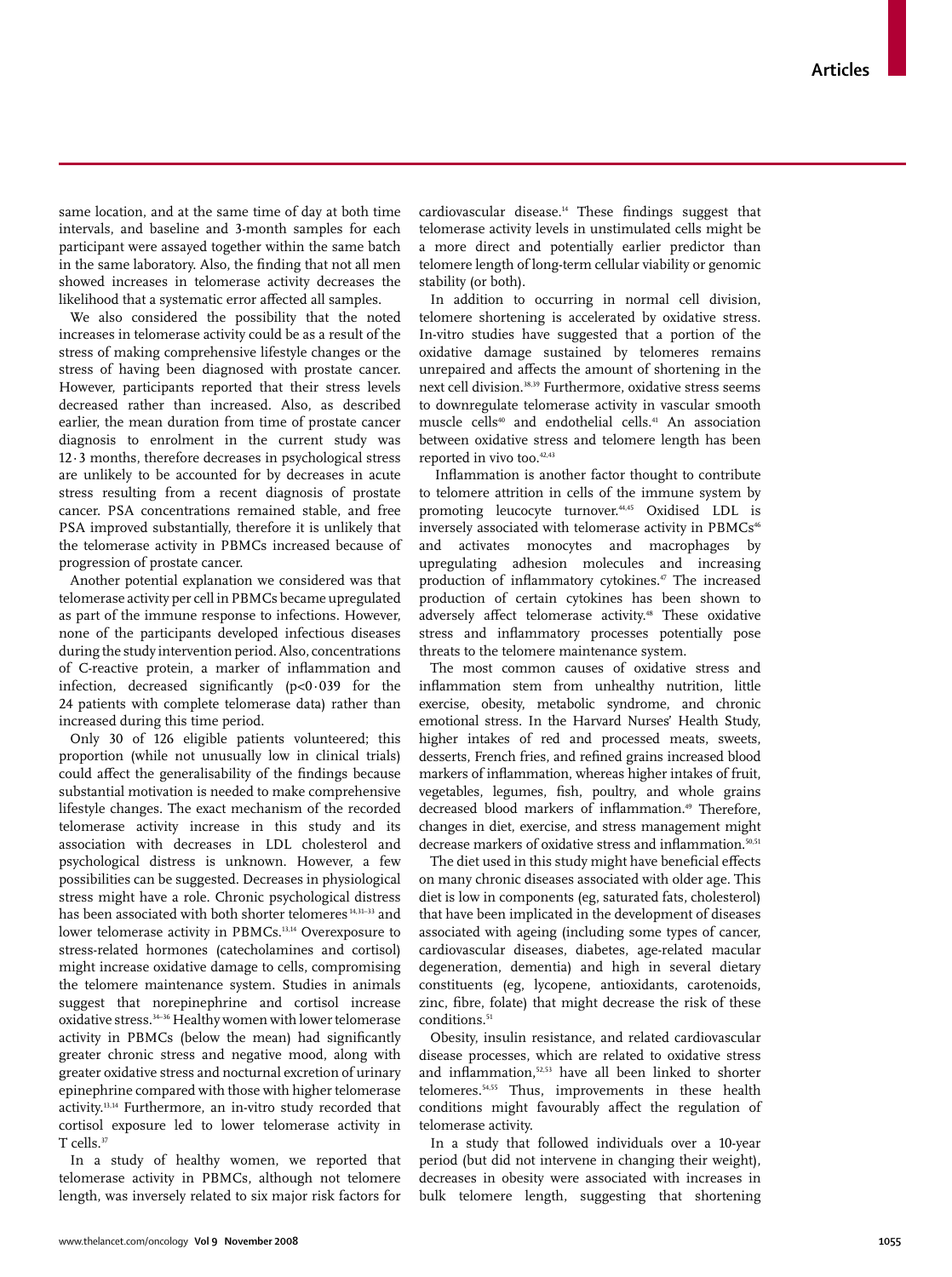telomere length associated with obesity might be partially reversible.55 Also, in-vitro studies have shown that antioxidants reverse oxidative telomeric damage, prolonging the replicative lifespan and slowing telomere shortening.<sup>39</sup>

In summary, lifestyle factors known to promote cancer and cardiovascular disease processes might also adversely affect the telomere maintenance system, including telomerase. However, previous studies have not addressed whether telomerase activity might be associated with interventions of diet and lifestyle. Clearly, larger studies with a randomised control group are needed. This pilot study has provided not only new findings but also data for power calculation estimates needed to carry out larger clinical trials with sufficient power to detect differences due to the intervention, the relative contribution of each component, duration of intervention, rates of recruitment, possible mechanisms involved, and if telomere length changes over a longer period of time.

#### **Contributors**

DO, JL, JD, GW, EE, RM, PC, and EHB designed the study. DO, JL, JD, CK, MJMM, RM, PC, and EHB undertook the research. JL, JD, GW, EE, LY, and EB analysed the data. DO, JL, JD, GW, EE, CK, PC, and EHB wrote the report.

#### **Conflicts of interest**

DO is a consultant for Safeway (Pleasanton, CA, USA), PepsiCo (Purchase, NY, USA) and Mars (Hackettstown, NJ, USA) on manufacturing healthy foods, and is chair of Google Health Advisory Council. The other authors declared no conflicts of interest.

#### **Acknowledgments**

We thank the individuals who participated in this study. We also thank Nancy Mendell for statistical consultation, Patty McCormac, Lila Crutchfield, Antonella Dewell, Stacey Dunn-Emke, Nancy Laurenson, Bob Avenson, Marcia Billings, Dennis Malone, Christine Chi, Mary Ann Suriel, Deanna McCrary, and Caren Raisin at the Preventive Medicine Research Institute, Sausalito, CA, USA, and Sarah Dumican, Sarah Joost, Christopher Green, Mike Mattie, Nannette Perez, and Katsuto Shinohara at the University of California at San Francisco, San Francisco, CA, USA.

#### **References**

- 1 Blackburn EH. Switching and signaling at the telomere. *Cell* 2001; **106:** 661–73.
- 2 DeMarzo AM, Nelson WG, Isaacs WB, Epstein JI. Pathological and molecular mechanisms of prostate carcinogenesis: implications for diagnosis, detection, prevention, and treatment. *J Cell Biochem* 2004; **91:** 459–77.
- Rodier F, Kim SH, Nijjar T, Yaswen P, Campisi J. Cancer and aging: the importance of telomeres in genome maintenance. *Int J Biochem Cell Biol* 2005; **37:** 977–90.
- Griffith JK, Bryant JE, Fordyce CA, Gilliland FD, Joste NE, Moyzis RK. Reduced telomere DNA content is correlated with genomic instability and metastasis in invasive human breast carcinoma. *Breast Cancer Res Treat* 1999; **54:** 59–64.
- 5 Wu X, Amos CI, Zhu Y, et al. Telomere dysfunction: a potential cancer predisposition factor. *J Natl Cancer Inst* 2003; **95:** 1211–18.
- 6 Gertler R, Rosenberg R, Stricker D, et al. Telomere length and human telomerase reverse transcriptase expression as markers for progression and prognosis of colorectal carcinoma. *J Clin Oncol* 2004; **22:** 1807–14.
- 7 Fordyce CA, Heaphy CM, Joste NE, Smith AY, Hunt WC, Griffith JK. Association between cancer-free survival and telomere DNA content in prostate tumors. *J Urol* 2005; **173:** 610–14.
- 8 Cawthon RM, Smith KR, O'Brien E, Sivatchenko A, Kerber RA. Association between telomere length in blood and mortality in people aged 60 years or older. *Lancet* 2003; **361:** 393–95.
- 9 Blackburn EH. Telomeres and telomerase: their mechanisms of action and the effects of altering their functions. *FEBS Lett* 2005; **579:** 859–62.
- 10 Blackburn EH. Telomere states and cell fates. *Nature* 2000; **408:** 53–56.
- 11 Weng NP, Levine BL, June CH, Hodes RJ. Regulated expression of telomerase activity in human T lymphocyte development and activation. *J Exp Med* 1996; **183:** 2471–79.
- Kim NW, Wu F. Advances in quantification and characterization of telomerase activity by the telomeric repeat amplification protocol (TRAP). *Nucleic Acids Res* 1997; **25:** 2595–97.
- 13 Epel ES, Blackburn EH, Lin J, et al. Accelerated telomere shortening in response to life stress. *Proc Natl Acad Sci USA* 2004; **101:** 17312–15.
- 14 Epel ES, Lin J, Wilhelm FH, et al. Cell aging in relation to stress arousal and cardiovascular disease risk factors. *Psychoneuroendocrinology* 2006; **31:** 277–87.
- 15 Gardner JP, Li S, Srinivasan SR, et al. Rise in insulin resistance is associated with escalated telomere attrition. *Circulation* 2005; **111:** 2171–77.
- 16 Ornish D, Brown SE, Scherwitz LW, et al. Can lifestyle changes reverse coronary heart disease? The Lifestyle Heart Trial. *Lancet* 1990; **336:** 129–33.
- 17 Ornish D, Scherwitz LW, Billings JH, et al. Intensive lifestyle changes for reversal of coronary heart disease. *JAMA* 1998; **280:** 2001–07.
- 18 Ornish D, Weidner G, Fair WR, et al. Intensive lifestyle changes may affect the progression of prostate cancer. *J Urol* 2005; **174:** 1065–69; and discussion 1069–70.
- 19 Ornish D, Magbanua MJM, Weidner G, et al. Changes in prostate gene expression in men undergoing an intensive nutrition and lifestyle intervention. *Proc Natl Acad Sci USA* 2008; **105:** 8369–74.
- 20 Ornish D. The Spectrum. New York: Ballantine Books, 2008.
- 21 Gunawardena K, Campbell LD, Meikle AW. Combination therapy with vitamins C plus E inhibits survivin and human prostate cancer cell growth. *Prostate* 2004; **59:** 319–27.
- Wang MH, Abreu-Delgado Y, Young CY. Effects of vitamin C on androgen receptor mediated actions in human prostate adenocarcinoma cell line LAPC-4. *Urology* 2003; **62:** 167–71.
- 23 Damjanovic AK, Yang Y, Glaser R, et al. Accelerated telomere erosion is associated with a declining immune function of caregivers of Alzheimer's disease patients. *J Immunol* 2007; **179:** 4249–54.
- Horowitz M, Wilner N, Alvarez W. Impact of event scale: a measure of subjective stress. *Psychosom Med* 1979; **41:** 209–18.
- 25 Ware J, Dewey J, Kosinski M. How to Score Version 2 of the SF-36 Health Survey (Standard and Acute Forms). Quality Metric Inc, Lincoln: 2002.
- 26 Vickers AJ, Altman DG. Statistical notes: analysing controlled trials with baseline and follow up measurements. *BMJ* 2001; **323:** 1123–24.
- 27 Zhu J, Wang H, Bishop JM, Blackburn EH. Telomerase extends the lifespan of virus-transformed human cells without net telomere lengthening. *Proc Natl Acad Sci USA* 1999; **96:** 3723–28.
- 28 Finkel T, Serrano M, Blasco MA. The common biology of cancer and ageing. *Nature* 2007; **448:** 767–74.
- 29 Sarin KY, Cheung P, Gilison D, et al. Conditional telomerase induction causes proliferation of hair follicle stem cells. *Nature* 2005; **436:** 1048–52.
- 30 Cao Y, Li H, Deb S, Liu JP. TERT regulates cell survival independent of telomerase enzymatic activity. *Oncogene* 2002; **21:** 3130–38.
- 31 Simon NM, Smoller JW, McNamara KL, et al. Telomere shortening and mood disorders: preliminary support for a chronic stress model of accelerated aging. *Biol Psychiatry* 2006; **60:** 432–35.
- 32 Damjanovic AK, Yang Y, Glaser R, et al. Accelerated telomere erosion is associated with a declining immune function of caregivers of Alzheimer's disease patients. *J Immunol* 2007; **179:** 4249–54.
- 33 Lung FW, Chen NC, Shu BC. Genetic pathway of major depressive disorder in shortening telomeric length. *Psychiatr Genet* 2007; **17:** 195–99.